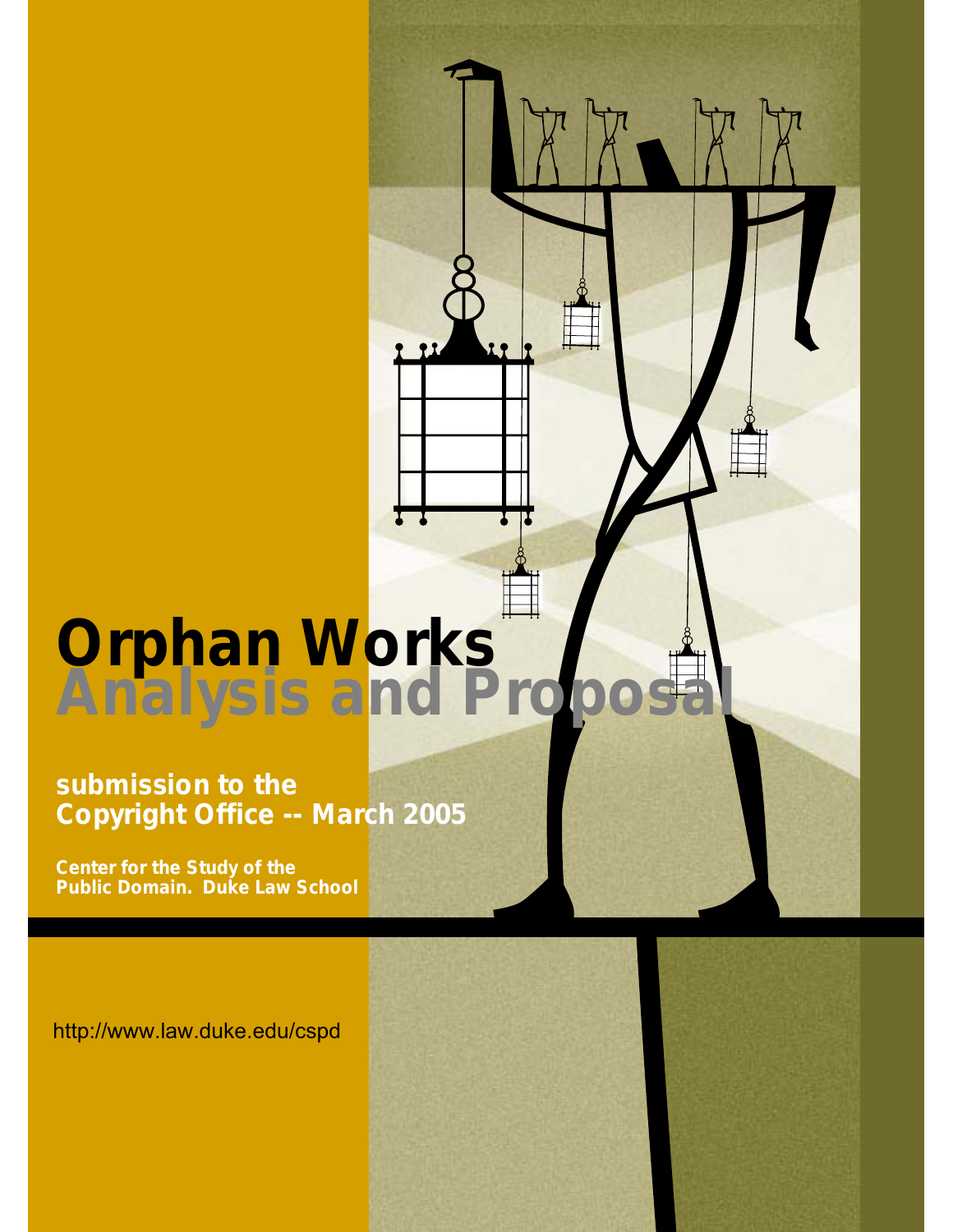Center for the Study of the Public Domain © 2005 This work is made available under the terms of a Creative Commons Attribution, Sharealike License. <http://creativecommons.org/licenses/by-sa/2.0/>

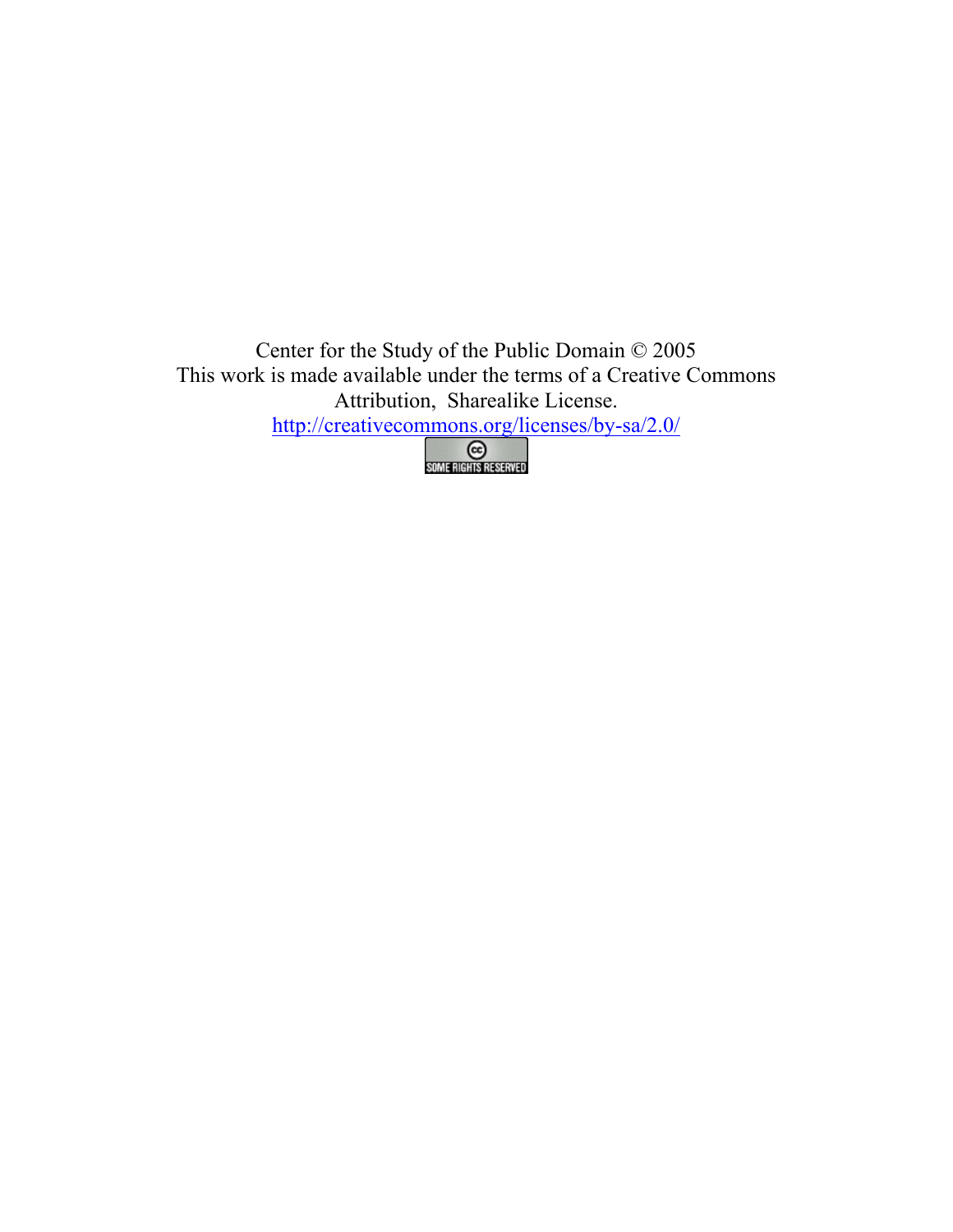## *Introduction*

 $\overline{a}$ 

Thank you for your invitation in FR Doc. 05-1434 to address the question of problems in access to orphan works and to suggest ways in which the copyright system might be adjusted to deal with these problems. The Duke Center for the Study of the Public Domain welcomes this initiative. The Center is devoted to study of the balance between intellectual property and the public domain, and of the ways in which both realms contribute to innovation, cultural vitality, education, free speech and scientific progress. In this submission we survey some of the problems in access to orphan works in general, discuss and evaluate some of the leading suggestions and available models from other countries, and offer our own proposal. In preparing this submission, we studied problems in access to orphan works both as described in the scholarly literature and through interviews with scholars, artists and archivists. Some of the results of those contacts will be independently submitted to the Copyright Office by the people involved. A few of their stories are featured here in text boxes. A companion submission to this one, entitled *Access to Orphan Films*, discusses the particular problems of that medium.

# *Problems of Access to Orphan Works*

The core purpose of copyright law is to "enrich[] the general public through access to creative works.<sup>31</sup> As the copyright office has noted, these goals

**The Redacted Life of a Native American Activist**: Professor Cathy Davidson and Professor Ada Norris found themselves unable to document fully the public life of the remarkable Yankton Nakota writer and activist Zitkala-Ša. "Penguin Classics gave us *very* clear limitations in terms of our publishing guidelines; since they were operating on limited budgets, there was no room to even consider any works that fell outside of 1922, even if they seemed to be free of copyright claims."

can be undercut in a number of ways in the case of orphan works. "First, the economic incentive to create may be undermined by the imposition of additional costs on subsequent creators wishing to use material from existing works. Subsequent creators may be dissuaded from creating new works incorporating existing works for which the owner cannot be found because they cannot afford the risk of potential liability or even of litigation.

Second, the public interest may be harmed when works cannot be made available to the public due to uncertainty over its copyright ownership and status, even when there is no longer any living person or legal entity claiming ownership of the copyright or the owner no longer has any objection to such use."

<sup>&</sup>lt;sup>1</sup> Fogerty v. Fantasy, Inc., 510 U.S. 517, 526 (1994); Twentieth Century Music Corp. v. Aiken, 422 U.S. 151, 156 (1975) ("Creative work is to be encouraged and rewarded, but private motivation must ultimately serve the cause of promoting broad public availability of literature, music, and the other arts.")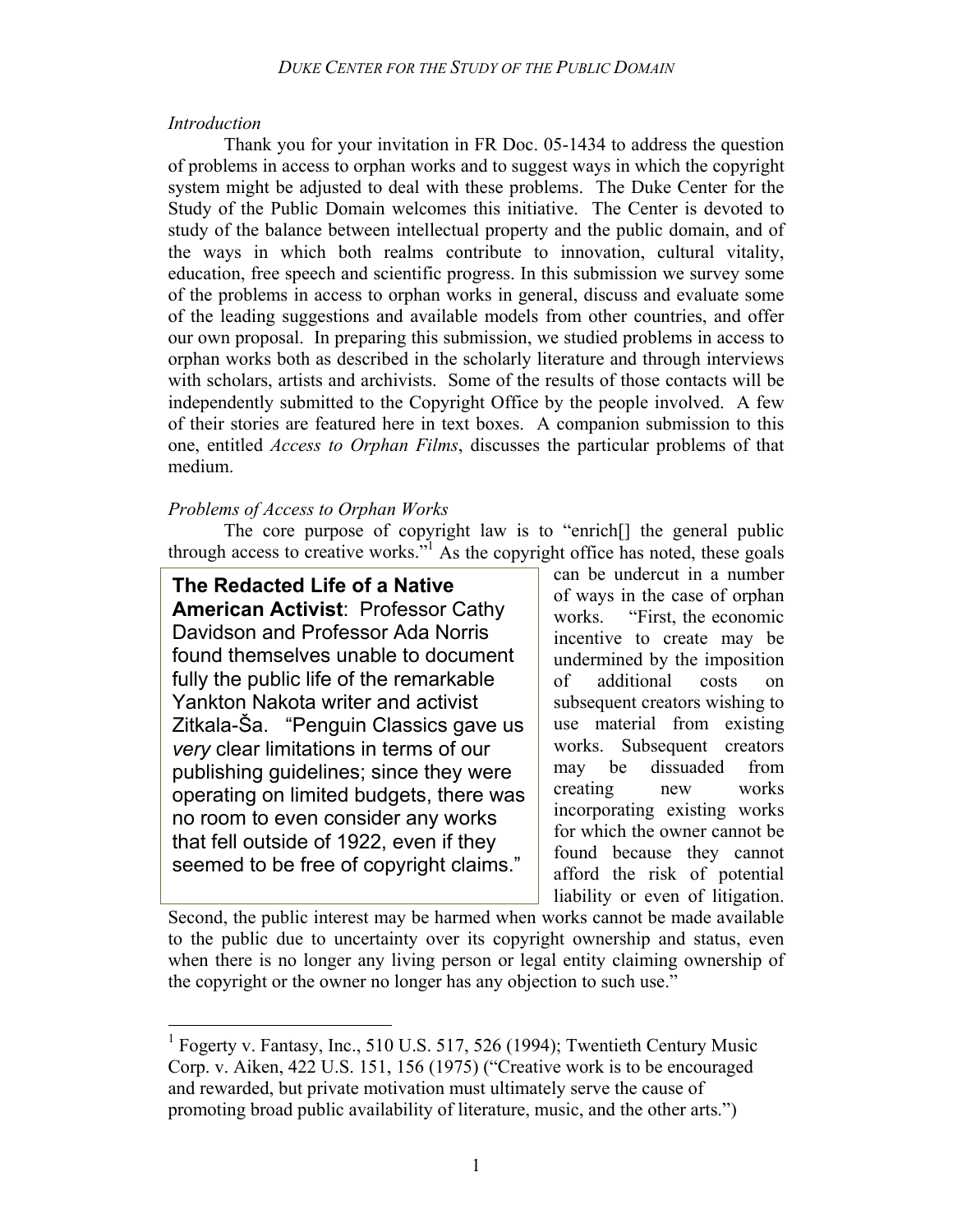# *A Worsening Problem*

These points are correct, but they actually understate the dimensions of the problem, the extent to which it is growing worse, not better, and thus the reason why the need for a solution is particularly acute.

• First, copyright law no longer has formalities. The absence of registration or of the copyright symbol confers no safe harbor, even to a good faith user. Indeed many works whose authors

**Music That Cannot Be Played:** "I have been dealing with the problem of orphaned copyrighted works during my 15 years of research about women composers. Frankly, I can see why some people just blatantly break the law: there are so many barriers and dead ends and catch-22s that it's frustrating beyond words even to the most law-abiding person….. There needs to be an international registry of people who have legal rights over music so that it's easier to find out whom to contact for permission." Dr. Susan Pickett, Catharine Chism Professor of Music Whitman College

do not want copyright protection are now swept, willy-nilly, into the copyright scheme.

- Second, the nature of technology means that far more "fixed" works are created than ever before, many through non-standard distribution channels, whose record keeping is sporadic at best. Thus the problem will only increase.
- Third, repeated retroactive copyright term extensions mean that vast numbers of works whose authors had no reason to order their affairs in the belief that rights will subsist are still potentially under copyright. Many of

# **Delays to Contemporary**

**Creators** Independent filmmaker Eric Ristau conducted months of fruitless searching for copyright owners of little-known songs such as "Crawl out from the Fallout" and "A-Bomb Baby" for use in a film about the pop culture which developed out of a fascination with atomic energy. "For obscure works which might be inexpensive to license, the process of simply contacting the owners is a Kafkaesque nightmare."

those works are now orphan works.

• Fourth, changes in technology mean that publishing, reproducing, editing and commenting are now potentially within the hands of millions, who could offer restored, edited and revised orphan works to the world on the World Wide Web. Yet at this precise moment, which could be the golden age of copyright, it is probably true that the majority of  $20<sup>th</sup>$ century culture consists of

orphan works. That is certainly true in the case of film, as the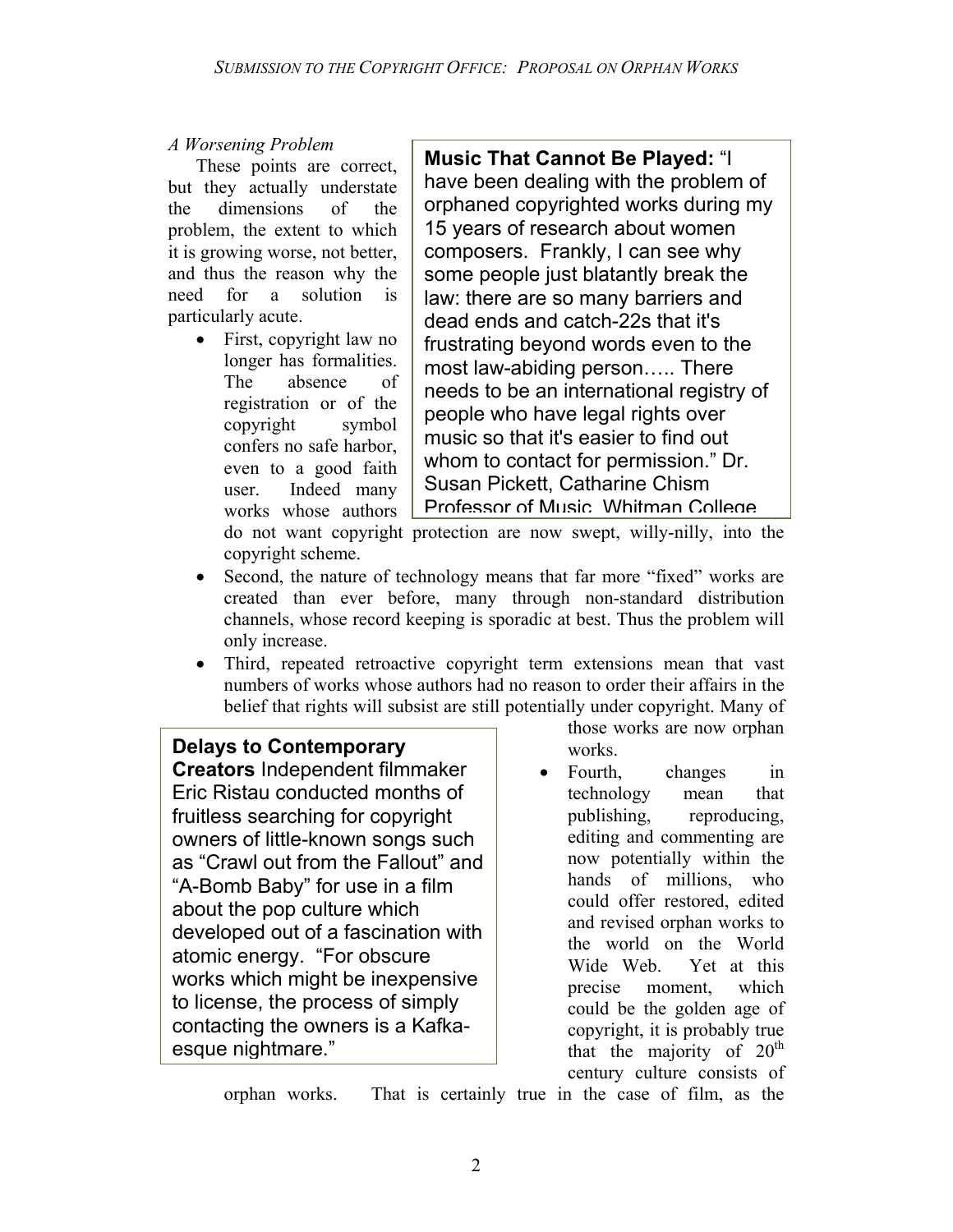accompanying comment from the Center makes clear. The result is particularly perverse. Having done its job and encouraged initial creation and distribution, copyright now stands as an unnecessary barrier to future dissemination.

• Fifth, many modern media simply do not last as long as the copyright term. Without a better scheme for handling orphan works it is likely that we will lose them not merely for "life plus seventy years," but forever.

# *A System that Offers No Real Benefits to Authors*

The costs of an inadequate system of access to orphan works are huge: needlessly disintegrating films, prohibitive costs for libraries, incomplete and spotted histories, thwarted scholarship, digital libraries put on hold, delays to publication. In the cases where the work is truly an orphan work, those costs are tragic because they are completely unnecessary. Yet it is seldom noted that the rigidity of the current system does little, in fact, even to benefit the authors of the occasional apparently

**Disintegrating Films:** Orphan films make up the overwhelming majority of our cinematic heritage, and are a vital part of the culture and cultural record of the 20th century. Indeed, the Library of Congress declared that it is in the task of restoring these orphan films that "the urgency may be greatest" because these works are *literally disintegrating*.

orphan work that is actually under copyright management. The default response of scholars, archivists, film restorers, libraries and publishers – revealed again and again in both the scholarly literature and the anecdotal comments we received – is simply to drop all copyrighted work altogether unless it is clearly in the public domain. No license fee flows, the film is left unrestored and unseen, the forgotten director or composer does not have her work rediscovered, the song from the 50's does not become a retro comeback classic. The undiscovered author of an apparently orphan work would actually be better off in many cases with a system that required a reasonable search and notice of intended use, and then gave qualified immunity to future use. And, of course, the truly orphan

**Harms to Libraries:** "To create digital collections that include "orphan works," the library must go to extraordinary and expensive lengths to establish confidence that it is not violating copyright laws. The typical result is to avoid digitizing significant resources for scholarship if clearance cannot be obtained conclusively." Deborah Jakubs Rita DiGiallonardo Holloway University Librarian, Duke University

work should be freely available in the first place.

# *A Search Process Made* Harder *by Technology*

The problem of orphaned works is actually compounded by modern technology. A "Writing" in the form of a book may be produced, distributed, and consumed through relatively few channels. The same does not hold for many other works protected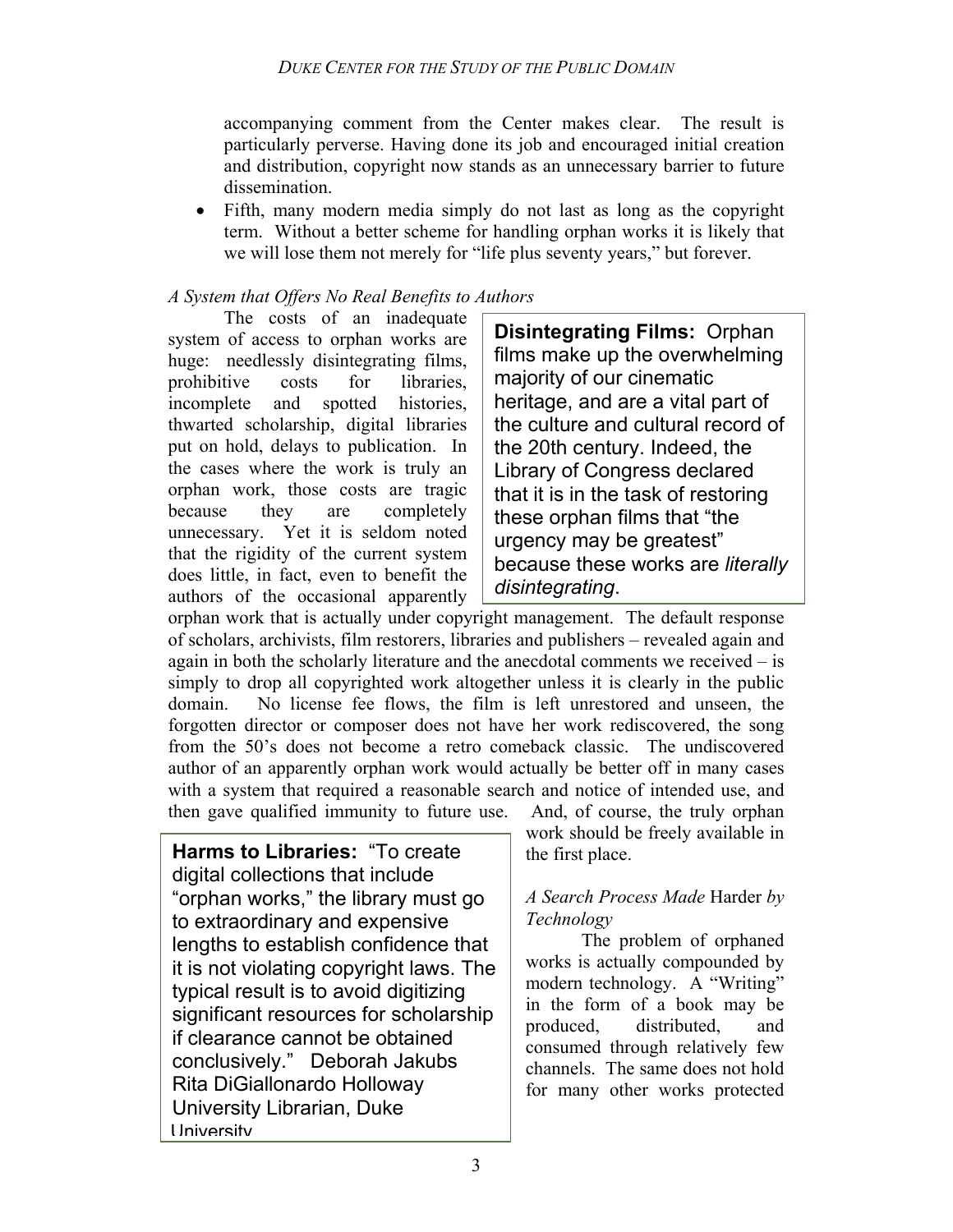under copyrights. Digital videos and films are produced through systems of computers, distributed via TV, internet, and a multitude of physical media formats such as VHS or DVD, and consumed through computers, TVs, media players, and movie theaters. Similarly, digital audio may be created in one location and distributed through numerous channels including radio, CDs, streaming webcasts, and downloadable media of various formats. The production, distribution, and consumption of digital photography, computer software and textual materials of every sort create similar web-like flows of works. The audience available to "Authors" of every sort is very nearly the entire world.

Locating a particular copyright owner of a particular work in the seemingly endless web of works is as difficult as intuition suggests. Whether searching for a copyright owner of a digital work floating along one of the many

modes of digital access or a seemingly abandoned decadesold work collecting dust in an archive, potential creators are stymied despite their best efforts to obtain permission. The process is frustrating for historians, librarians, authors, artists, filmmakers, and many others who use the works of others as building blocks for their own.

# *The Implications of Search Costs*

If these search costs

**How Hard Must You Look for an Author**? Search costs are currently so high that many users simply forgo using the work and never start the search in the first place. If a reasonable, but lower level of required search were specified, searching would drop in price. More searches would be made. More authors would actually be discovered and perhaps allowed to benefit. Lower required search costs are *better* for authors, not worse.

eventually brought about benefits – incentive-producing flows of royalties, for example – then they might be worthwhile. But in practice, they are most often deadweight losses and they have a number of specifically undesirable characteristics that any proposed solution should avoid.

First, under the current system, searches must be so extensive and thus search costs are so high *in general* that many of our respondents said that they did not start any search in the first place. It is sometimes mistakenly assumed that we will help authors if we require a high level of search in order to produce any kind of immunity for uses of orphan works. This is based on a simple economic fallacy. Demand for copyright-goods is highly elastic. If costs are too high, users will simply forego even looking for an author, and will abandon the use of a work. If a reasonable, but lower level of required search were specified, searching would drop in price. More searches would be made. More authors would actually be discovered and perhaps allowed to benefit. Lower required search costs are *better* for authors overall, not worse.

Second, unlike licensing fees, search costs are not sensitive to types of intended use, nor of the amount of the work used. This has a disparate impact on socially valuable but low-profit, or non-profit activity, and on large scale archival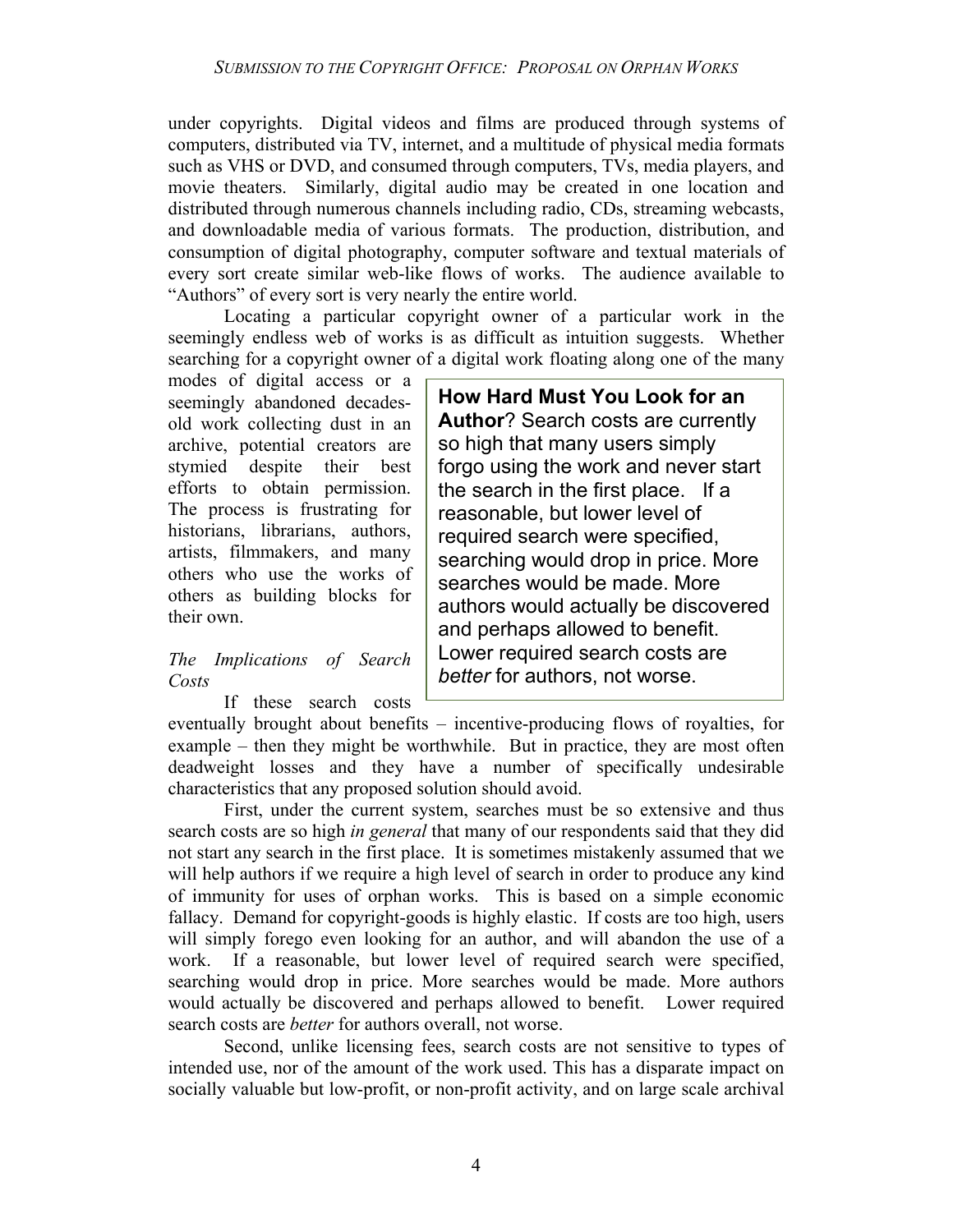activity. A researcher seeking to make use of half of an apparently orphan poem in an academic biography must pay as much for a thorough search as a musician seeking to include the entirety of an apparently orphan composition in a popular and potentially profitable recording. The researcher simply will not use the work if forced to go through a cumbersome and expensive search or clearance procedure. The musician might still continue. Uses that require searches on many apparently orphan works – for example to create a thorough archive – are particularly disadvantaged by the current system. Thus a revised system might well separate types of potential use into two or three broad classes, each with a different level of required search. All the levels of required search should be much easier (and more clearly defined) than they are now, but a higher level of search could reasonably be required of a large scale commercial enterprise that wished to use the entirety of a work. An entity such as a library, which needs to use thousands of apparently orphan works in order to create a viable digital depository, should be able to use an extremely low cost, streamlined procedure, relying largely on notice.

#### *Making Technology Part of the Solution*

 Bizarrely, technology is part of the problem in orphan works, but it has not yet become part of the solution. As was described earlier, technology means that

more works are created and fixed by creators who make even less use of formal registration, or who do not even want the exclusive rights provided by copyright and yet are vested with them anyway. These works are then distributed outside of conventional material distribution chains that might produce a paper trail providing information about the copyright holder. The works are less stable, and disintegrate or decay more

**A Online Registry of Intended Uses?** The technology that has created the citizen publishers of cyberspace could also be deployed by the copyright office to help them through the maze of problems that copyright law creates. In the process, it could help authors quite substantially.

easily. Those who wish access to an orphan work, or who wish to restore it or reproduce it, in turn, are less likely to have the wealth, expertise and access to legal talent of the publishers of old. Yet the technology that has created the citizen publishers of cyberspace could also be deployed by the Copyright Office to help them through the maze of problems that copyright law creates. In the process, it could help authors quite substantially.

Imagine a system with the following characteristics: Once a reasonable, and reasonably easy specified search had been performed, those who wished to use apparently orphan works could receive qualified immunity from suit by posting their intended use on a free, online searchable site for a reasonable period of time, say 30 days. If at the end of that time, they had not been contacted by anyone who could show reasonably convincing evidence of copyright ownership, they could proceed to use the work secure in the knowledge that they were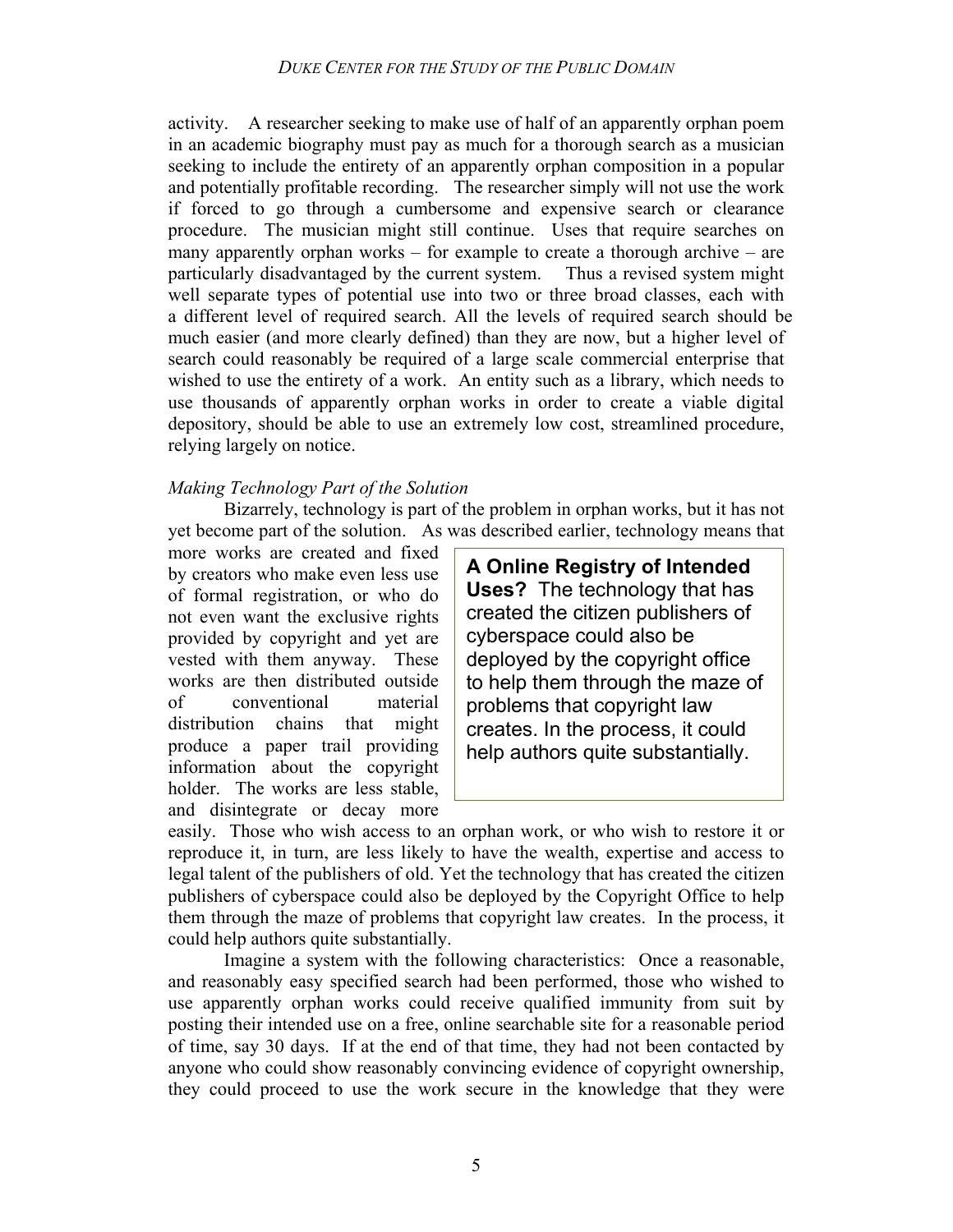protected. This would have two beneficial results: First, copyright holders would receive reasonable notice, and would have a continuing Berne-compliant resource on which to monitor uses of their works. Some authors would, through this process, discover an interest in their work of which they had not previously been aware. Second, overall use of potentially orphan works would be increased. Some would be licensed because of lower search costs, while true orphan works would be made available for public use with a minimum of fuss. Both results are in keeping with the constitutional goals of copyright and the mandate of the Copyright Office.

#### *Proposed Solutions to Orphan Works Concerns*

A number of solutions to the problem of orphan works have been explored. Internationally there have been have been several such systems set up – strikingly they can be found in countries without the US copyright system's

strong constitutional mandate towards access. Thus for example, Canada and the United Kingdom have both developed schemes addressing orphan works. Under Canada's copyright law, the Copyright Board may grant non-exclusive licenses for the use of published works when the copyright owner cannot be located. $2$ Anyone seeking such a license must complete an application describing all efforts made to try to locate the copyright owner. If the Board determines that "reasonable efforts" have been made, it

**International Solutions:**  There have been procedures set up internationally to attempt to solve orphan works problems – strikingly they can be found in countries without the US copyright system's strong presumption of access. Any US proposal can learn from their strengths and their failings.

will set terms and fees for the proposed use. Fees will go to the relevant copyright collective society if the copyright owner does not surface to collect them within five years.

While this scheme allows certain uses of orphan works with possible remuneration to the copyright holder, it also raises several issues. First, the law does not define what constitutes "reasonable efforts" to find a copyright owner, beyond suggesting a variety of measures and the high bar of "do[ing] everything you could to find the copyright owner." Both the lack of clarity and high standard could dissuade valuable uses and dissemination of orphan works.<sup>3</sup> Second, the Canadian system deals with known but unlocatable copyright owners, but not with unknown copyright owners. Third, if a large number of applications are filed, a case-by-case analysis could become inefficient and costly. Finally, the default payment of fees to collection societies in effect taxes current users of

 $\overline{a}$ 

<sup>&</sup>lt;sup>2</sup> Copyright Act, R.S.C., ch. C-42,  $\S 77$  (1985) (Can.).

<sup>&</sup>lt;sup>3</sup> At any rate, the impact of these licenses appears to be minimal- only 143 orphan works licenses have been issued in the nearly 15 years since they have been available.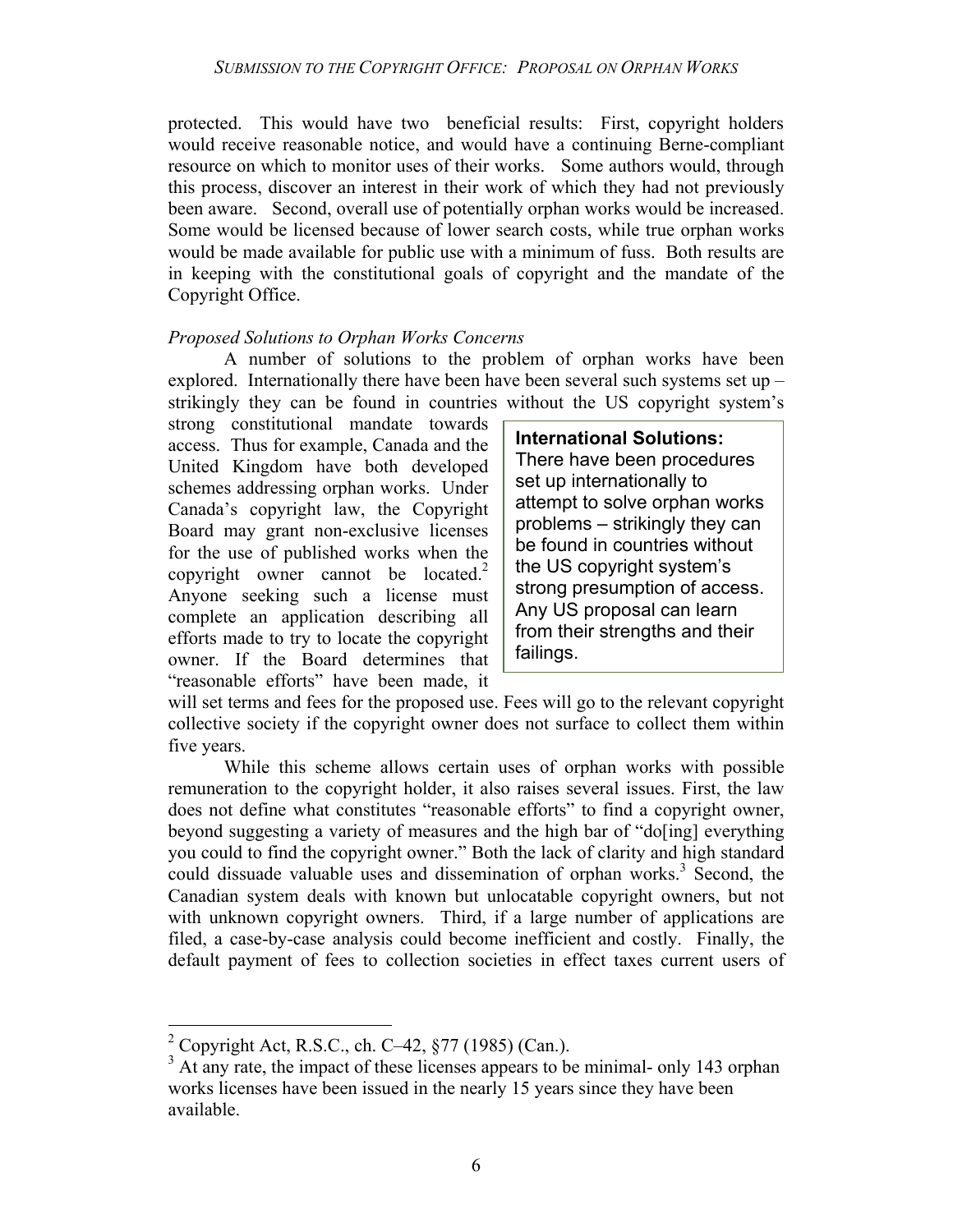works with no copyright owners in order to benefit contemporary creators. This result serves neither the goal of access nor that of equity.

The United Kingdom has a more limited statutory provision stating that copyright infringement does not occur if it is "not possible by reasonable inquiry to ascertain the identity of the author and reasonable to assume that copyright has expired or that the author died 50 years or more before" the time the work is used.4 This provision only covers a small subset of orphan works – older works that have unidentifiable copyright owners, and, like the Canadian law, does not provide guidance as to what constitutes a "reasonable" inquiry or assumption.

Domestically, Representative Zoe Lofgren and eight other representatives introduced a bill in June 2003 that would require copyright owners to renew their copyrights by paying a \$1 tax fifty years after a work's publication and every ten years thereafter. If the copyright owner fails to pay the tax, the copyright expires. (Such a tax would have to be distinguished from fees forbidden by the Berne Convention.) While this bill might effectively address orphan works problems in the future in a way that is commendably more ambitious and far-reaching, it does not address the problem of presently orphaned works, and is – of course – beyond the immediate question posed by the Copyright Office.

## *Proposal from the Center for the Study of the Public Domain Central Features*

We believe that the solutions discussed so far are instructive both in their strengths and the ways in which they fall short. If one considers both the aspects of the orphan works problem described in this submission, and the proposals just enumerated, it becomes clear that any solution to the problem of orphan works will have to have the following features:

- 1. **Clear Guidelines:** A solution should provide clear and accessible standards for determining which works are covered, whether users have made good faith efforts to locate copyright owners, and what actions need be taken. Specifically, a solution will require:
- 2. **Low Levels of Required Search (Perhaps Specified According to a Few Context Sensitive Classes):** The level of good faith search required of someone intending to use an apparently orphan work should not be overly high. As was pointed out earlier, the response to current high search costs is frequently to refrain from searching altogether, and thus from use. This benefits no one. On average, authors will actually *gain* if the required level is not set too high – something that prior proposals seem to have missed. In addition, the required level of search should vary in a few broad classes based on type of use and extent of use, so as to make sure that the barriers to non-profit, low-profit and comprehensive archival uses do not remain insurmountable.

 4 Copyright, Designs and Patents Act, 1988, c. 48, §57 (Eng.); *see also* Copyright and Related Rights Act, No. 28, 2000 §88 (Ir.); Laws of Hong Kong, Chapter 528: Copyright Ordinance, June 27, 1997 §66.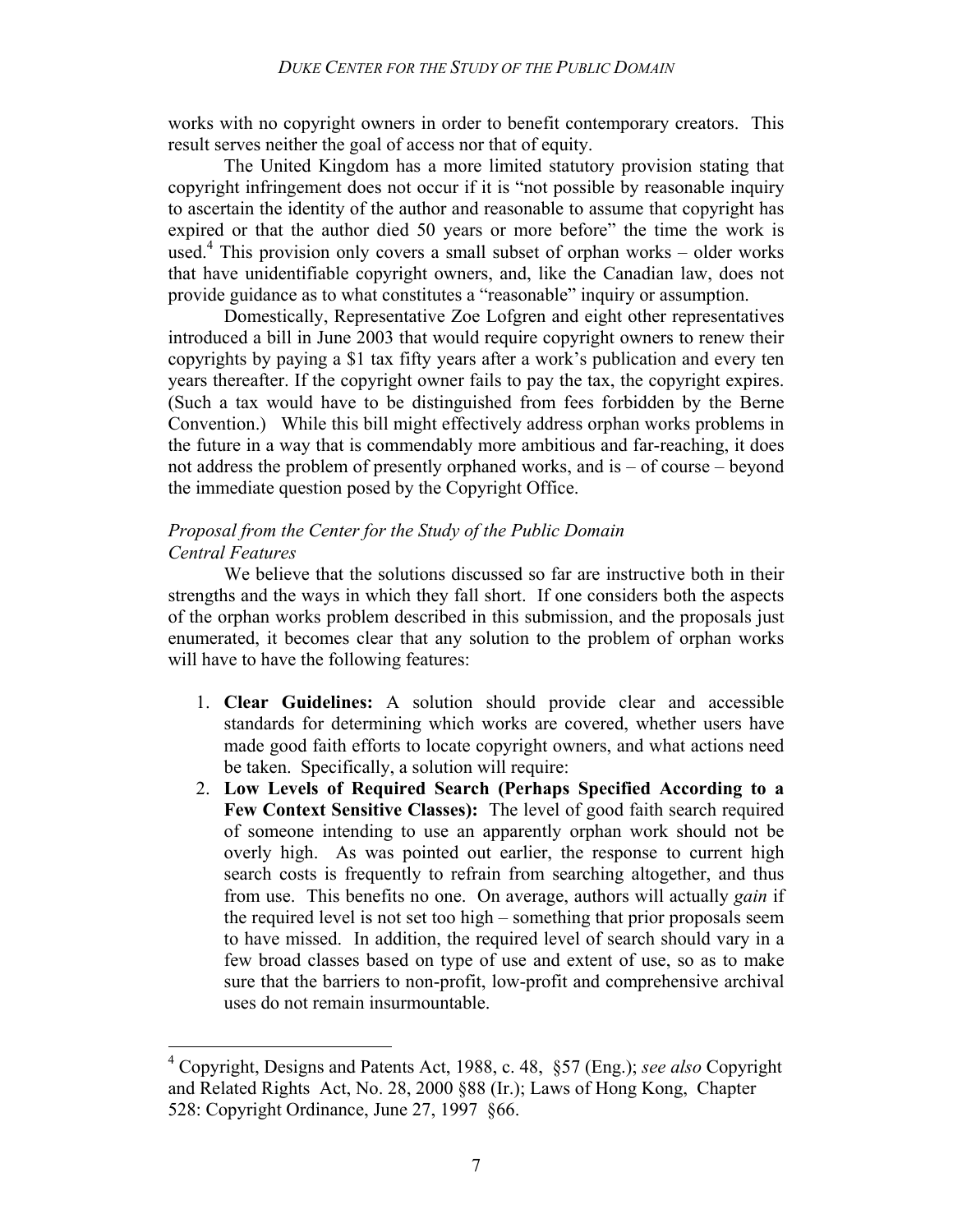- 3. **Broad coverage:** A solution should cover as many orphan works as possible. It should apply to currently orphaned works, to works with identifiable but unlocatable copyright owners, and to works with unidentifiable copyright owners. The system should also be designed bearing in mind the torrent of new orphan works that will continue to flow into the copyright system because of the technological and legal factors discussed at the beginning of this Comment.
- 4. **Efficient Administration:** A solution should minimize administrative and logistical burdens, and avoid complicated case-by-case analysis and royalty determinations. The system will have to take into account the limited resources and legal knowledge of many of the citizen publishers of cyberspace. Copyright now applies to many more creators, distributors and re-workers than ever before. The system will have to be designed around their competences, not vice versa.
- **5. Notice:** In order to be fair to copyright holders (and as fulfillment of a substantial proportion of the required search procedure), the Copyright Office should maintain an online, searchable directory where it is easy for users to identify proposed uses and for authors to search for uses of their works. This will actually give authors a much greater ability to detect uses of their works than they currently have. Users in turn will have strong incentives to identify proposed uses, precisely to gain the safe harbor specified in 6.
- **6. Safe Harbor:** In order to encourage use of apparently orphan works, the system will have not only to make required search and notice costs low, it will have to guarantee that users who follow its procedures will automatically be immune from suit or royalty claim if subsequently contacted by a copyright owner, provided they desist from further use. The safe harbor would also immunize existing publications; no redaction should be necessary. Future publications would not be covered here, but by the next principle.
- *7.* **Protection of Value-Added Restorers and Reusers:** Many users will be satisfied with a solution that allows them to use orphan works securely after a defined search and notice period. If a copyright owner subsequently appears, immunity based on a cessation of the challenged use will suffice. But for those users who plan to invest substantial hours or dollars in restoring, changing or adapting an orphan work for the future, this solution will not be adequate. It is small comfort, after thousands of hours or dollars have been spent digitizing a fragile film, to be told that if one stops and hands over one's work, no action will be brought. Indeed, such a system would encourage "submarine orphan works" – copyright owners who lurk and wait until value has been added by a second-comer, before announcing themselves. In order to give improvers the security they need, a second option must be provided – one that allows continued use on payment of a specified, low royalty.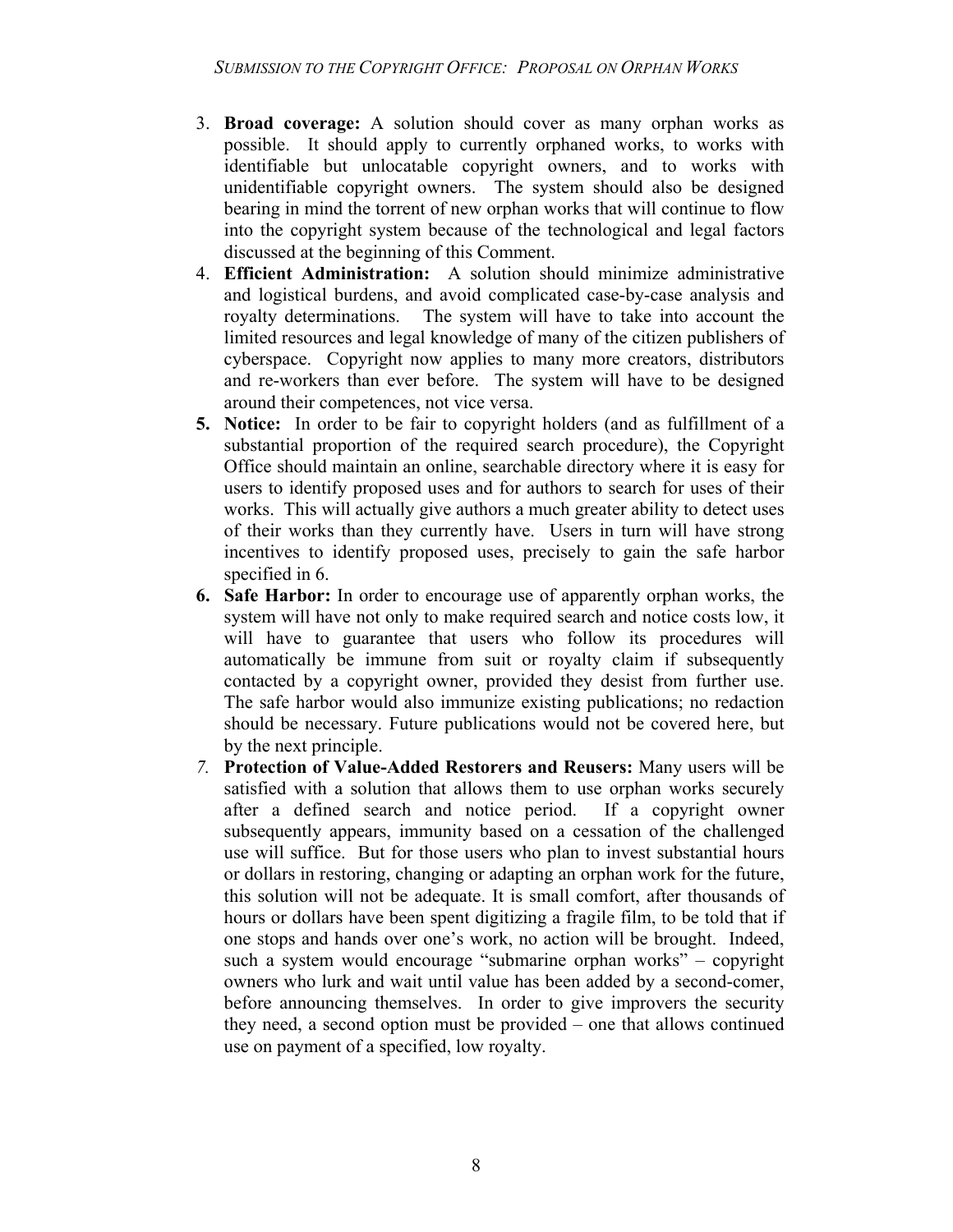#### *DUKE CENTER FOR THE STUDY OF THE PUBLIC DOMAIN*

 Whatever the outcome of this process, the Copyright Office will obviously have much work to do before a final procedure is in place. While we offer a more specific outline of a procedure below, we believe that there are multiple possible systems that have these seven key features, and it is attention to the concerns identified here and thus consonance with this overall design that should be the ultimate criteria for evaluation. Indeed, subsequent hearings, comments by stakeholders, legal opinions on permissible and desirable administrative structures, and economic analysis of the needs of different types of potential users of orphan works, will all inevitably come together to produce a model very different than any of the ones proposed at this stage of the process. We believe that the broad features listed above, however, are relatively central. An example of how these features could be implemented in practice is given below.

#### *Procedural Design*

**Administrative Body:** The orphan works procedure, directory, and rulemaking will require a simple administrative body whose charge is to fulfill the constitutional goal of access, while preserving author interests. The Copyright Office seems the logical candidate– constitutional and APA concerns permitting.

**Class of Works:** The orphan works procedure should apply to all copyrighted works where the person intending to make use of the work (hereinafter the user) certifies a *bona fide* belief, based on Reasonable Search Efforts (below), that the work has no copyright holder or that the copyright holder cannot be located.

#### **Reasonable Search Efforts to Identify Copyright Owner:**

In order to make legitimate use of an orphan work an individual must make a reasonable effort under the circumstances to locate the copyright owner. The category of reasonableness under the circumstances should be defined in rules issued by the Administrative Body, which divide required search levels into a few broad classes, based on types of work and nature of intended use.

- **Class of Work**: The Administrative Body would specify simple methods appropriate to particular types of work. For example, a user attempting to locate the copyright owner of a song should contact ASCAP, BMI, SESAC, and consult standard (and identified) musicological directories.
- **Levels of Search**: The highest level of required search would be for commercial use of entire works, the lowest for non profit or educational use of fragments of work, or for archival use of multiple works. In all cases the level of search should not be burdensome or time consuming. The average search for an individual non-commercial user should be easy to complete in two weeks, for example. The general operating presumption should be that, if no answer is received to inquiries, then the work is indeed an orphan work.
- **Definition of Reasonable Search Efforts**: In general, reasonableness is defined in broad, rule-like classes by the administrative body. In determining these classes, the administrative body should aim only to require the steps that would be reasonable to demand of a user of that type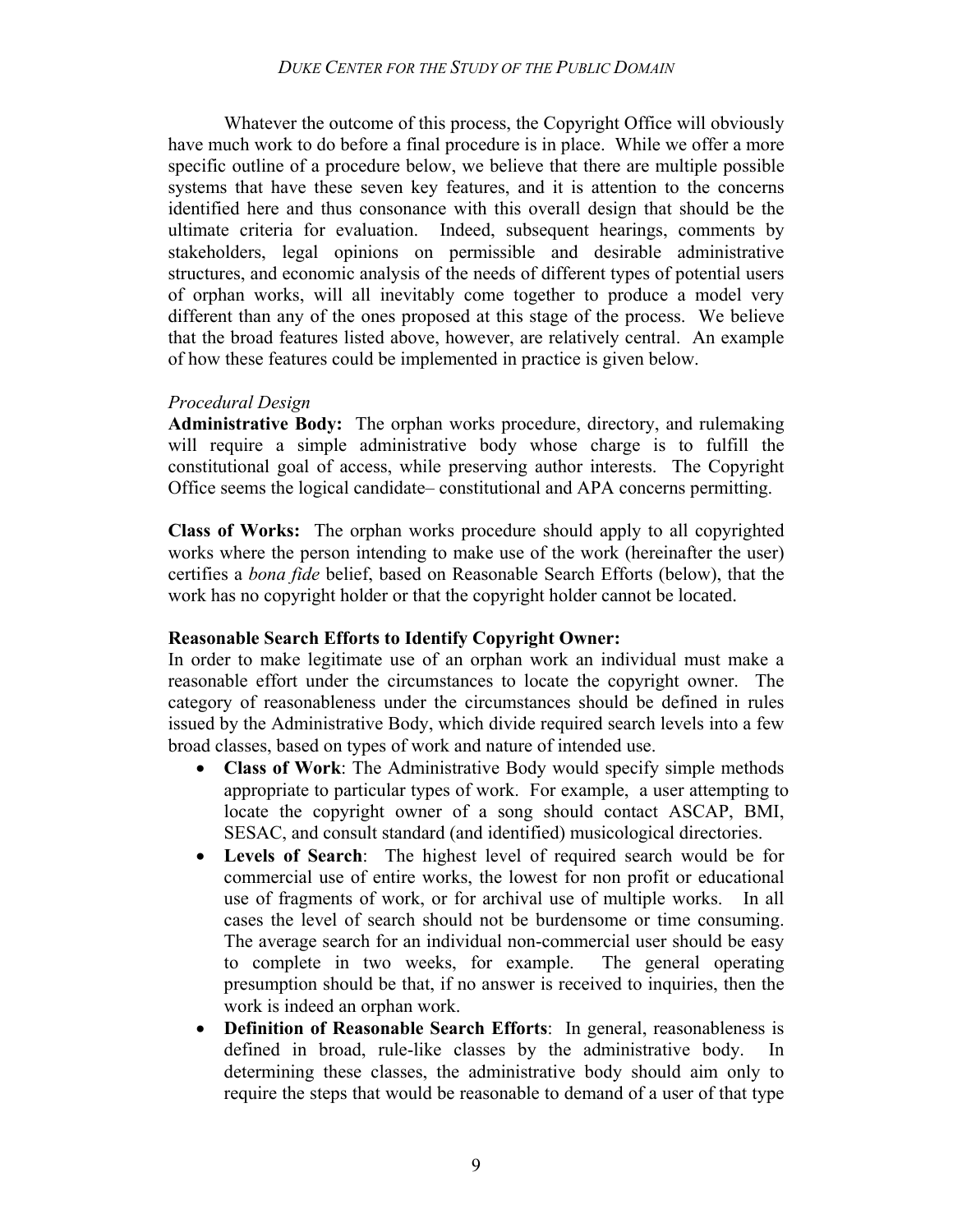and of those average resources. Reasonable efforts should involve simple, mechanistic steps involving few transaction costs. For example, a user intending non-commercial educational use who was searching for a missing copyright owner would be required merely to conduct internet and telephone directory searches.

• **Definition of Reasonable Contact Efforts**: Reasonable effort must be made to contact any potential copyright owner found through such a search. Again, the level of effort should be both clear and not unduly burdensome– the sending of 2 registered letters, for example. In all cases, the user should be guided into the appropriate search level through a set of simple questions in an online form. (Are you using the whole of the work Y/N? Is your use commercial or moneymaking Y/N? Is this a musical work,? Etc. See www.creativecommons.org for an illustration of the type of interface required.)

# **Online Registration of Intent to Use:**

Having completed the Reasonable Search, the user submits an online certification that she believes the work to be an orphan work to the administrative body. She specifies which class of Reasonable Search she engaged in, and certifies that she fulfilled the required steps in the search. She is then eligible to submit an "intent to use" Declaration which is entered into a searchable online directory.

- **Details of the Work**: The Declaration specifies as much information about the work as possible, including title, genre, apparent author if known, believed copyright date, and description. Where the identity of the work is obscure, fragments of the work may be attached to aid identification; for example, a portion of a musical score, lines from a poem, a low resolution thumbnail picture of graphical or sculptural works, a few frames from a film and so on. (In all such cases, such submissions should be considered fair use.)
- **Details of the Use**: The intent to use Declaration also specifies the nature of the intended use, including the amount of the work to be used, its proportion of whatever the larger project the user is engaged in, status as commercial or non commercial, educational or non educational, archival, performance and so on. Each of these attributes of the intended use, as well as the description of the work, should be entered as metadata through a simple user form, so that the Directory can be searched in as many ways as possible. (Again, see www.creativecommons.org for an illustration of the type of interface required.)
- **Contact Details**: Finally the intent to use declaration gives detailed contact information for the user.

# **Waiting Period:**

For a period of 30 days after the Registration of Intent to Use, the user may not use the work. After that period, if she has not been contacted by the copyright owner, the work is now automatically classified as a Presumptive Orphan Work for purposes of the procedure.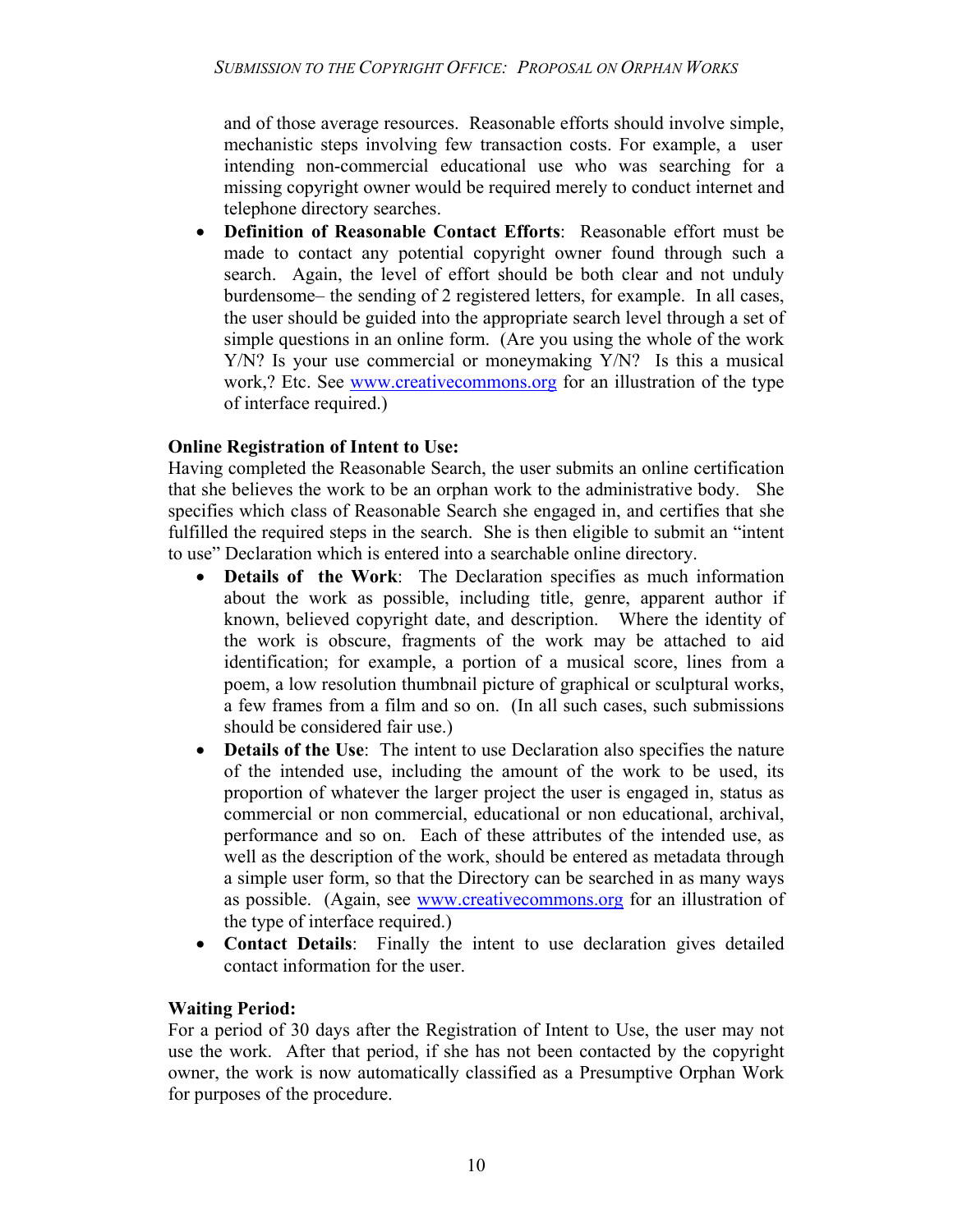## **Consequences of Classification as Presumptive Orphan Work:**

A user who has followed the protocols of Reasonable Search and Online Registration of Intent to Use and who as a result has had the work classified as a Presumptive Orphan Work is absolutely immune from copyright liability for uses of the kind specified, from that date forward. If, after the classification as a Presumptive Orphan Work, a person demonstrates reasonably conclusive proof of a copyright in the Presumptive Orphan Work, the user has two options:

- 1. **Absolute immunity retained through take-down**. Absolute immunity is retained if the user takes down or refrains from further use of the orphan work. This would apply to both commercial and noncommercial uses. In addition, the user would not be liable for any subsequent contributory or vicarious infringement, unless the actions grounding such liability occurred after the notification by the copyright holder.
- 2. **Capped royalty for continued use.** The user may, at his or her discretion, continue to use the orphan work, provided he or she pays predetermined royalties going forward. Royalties should have a reasonable cap that will both encourage uses such as film restoration while providing remuneration should a lost copyright owner reappear. For example, one reasonable cap would be the greater of 5% of the profits derived from the use of the work or 0.5% of the total input costs to create the finished product. Input costs should be determined using Generally Accepted Accounting Principles. Volunteer labor and donated facilities should not be included in input cost calculations.
- 3. **Pro Rata Reduction for Partial Uses:** The above cap would be applied for uses of a single orphan work in its entirety. When an individual chooses option 2, but makes use of only a portion of an orphan work or uses multiple orphan works or portions of multiple works the royalty calculation should be discounted by the substantiality of the orphan work in proportion to the finished project and the number of orphan work owners seeking royalties. A person using multiple presumptively orphan works would have an absolute cap on the total of all royalties of 20% of the profits from the work or 2% of the total input costs, whichever is the greater. It is important for the royalty scheme to have well-defined parameters so a potential user of a presumptively orphaned work can make an informed choice with as much information about potential liability as possible.

#### **Status of Subsequent Users:**

For one year after the first Online Registration of Intent to Use, other users who wish to use the work must file their own applications and complete their own searches, according to the relevant type of use they desire to make. For the period one to three years after the first registration of intent to use, any user may use the orphan work for any purpose without completing a search, provided they file their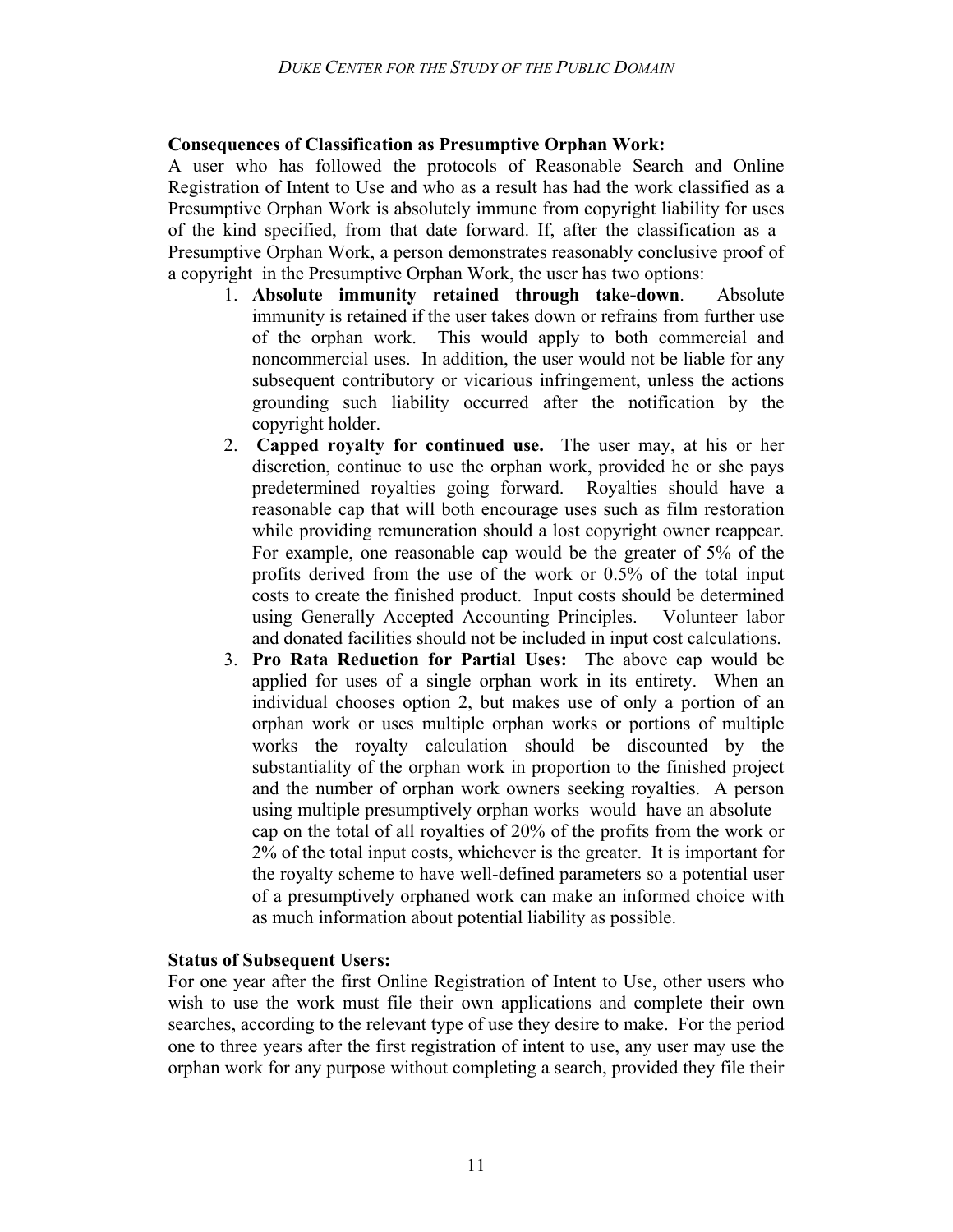own Registration of Intent to Use. Finally, three years after the first Intent to Use registration, anyone may use the work in any way, without registration or search.

## **Subsequent Access and DMCA Anti Circumvention:**

 It is possible that a user may incorporate the Presumptive Orphan Work into a new work of sufficient originality to receive copyright protection. This could range from an excerpt of restored orphan film in a longer documentary, to a new edition of an orphan work, with scholarly comment and analysis. In such cases, three safeguards should be applied to preserve access:

- the user should be required, as a condition of copyright registration for the new work, to deposit with the Library of Congress a copy of the original orphan work,
- the Copyright Office should stress that, as a matter of existing copyright law, the boundaries of the copyright will be interpreted narrowly so as only to cover the new material and
- the Copyright Office should hold a rulemaking proceeding under § 1201 of the DMCA on problems of access to this class of works. The goal of the rule-making would be to guarantee that the DMCA's anticircumvention provisions would not be used to deny access to any component of the original orphan work, since the user does not have a copyright in those components.

## **Misuse of Process**:

The system would have to have safeguards against three main classes of misuse:

- **Misuse by new user:** If it can be shown that the user deliberately falsified the certification that the Reasonable Search had been completed with negative results, then that factor would weigh towards a finding of willful copyright infringement.
- **Misuse by parties falsely claiming copyright in orphan works**: Such claims would be an abuse of the administrative process and should be subject to substantial penalty. They would also expose the claimant to civil suit by the user. In the longer term, the Copyright Act should be amended to penalize any false claim of copyright.
- **Misuse by copyright owners "timing" the system**: If it could be shown that a copyright owner knew of an intent to use registration, and deliberately waited until the user invested significant resources to restore the presumptive orphan work before revealing herself, that would constitute copyright misuse, and be cause for cancellation of the copyright.

# **Five Year Review:**

Five years after instituting the orphan works procedure, the Administrative Body should conduct a hearing to assess its operation. The assessment would focus particularly on numbers of orphan works used under the procedure, comments by users about the ease and appropriateness of the specified search steps, and examples, if any, of copyright holder complaints about the system.